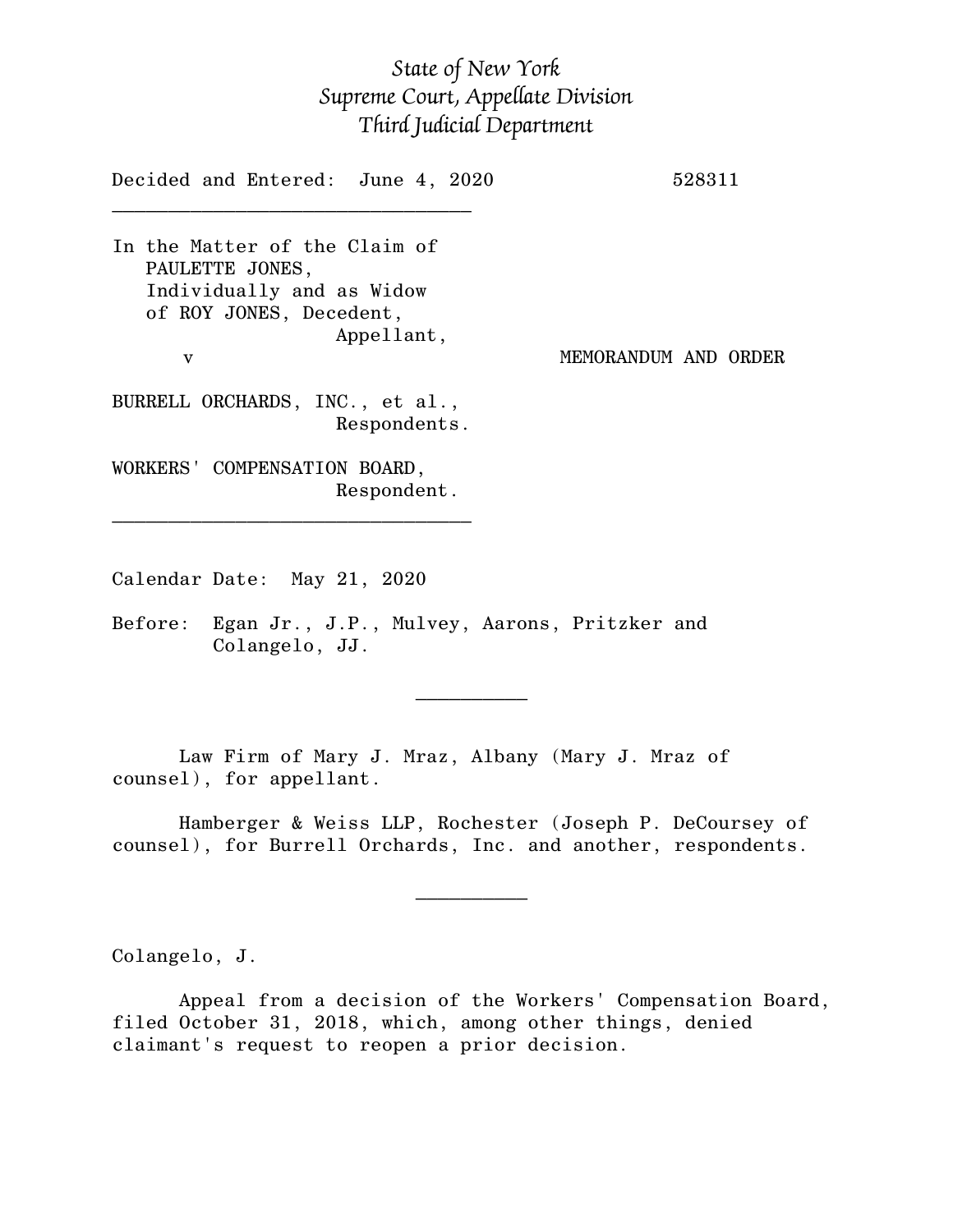In 1996, Roy Jones (hereinafter decedent), a farmer, sustained serious injuries when he fell off a ladder while picking apples and landed on the ground. Decedent filed a claim for workers' compensation benefits (hereinafter the injury claim), which was not controverted by the employer and its workers' compensation carrier (hereinafter collectively referred to as the carrier), alleging that he was paralyzed from the waist down. Decedent's injury claim was subsequently established for a C7-T1 fracture with a spinal cord injury, causing paralysis of the lower extremities and a neurogenic bladder. In a 1999 amended decision, a Workers' Compensation Law Judge (hereinafter WCLJ) classified decedent with a permanent total disability, continued benefits based upon the average weekly wage amount that had been previously set and marked the injury claim for no further action as all thenpresent issues were found to be resolved. The carrier continued to pay awards until decedent's death on May 27, 2017, at which time the carrier suspended benefits.

Following decedent's death, claimant, decedent's surviving spouse, filed a claim for death benefits (hereinafter the death claim), which was established without objection from the carrier at an April 2018 hearing. During that hearing, claimant requested an upward modification of the average weekly wage that was previously set in 1997 in the underlying injury claim, and the carrier raised the defense of laches, claiming, among other things, that such request was untimely. The WCLJ denied claimant's request to increase the average weekly wage in the injury claim, and claimant sought administrative review requesting that the injury claim be reopened pursuant to Workers' Compensation Law §§ 22 and 123 to increase the average weekly wage and to address the issue of reimbursement for home health care services that claimant had provided to decedent during his lifetime. Both claimant and the carrier also filed applications for Board review (RB-89 form) in the death claim. In an October 2018 decision, the Workers' Compensation Board denied claimant's application to reopen, finding that claimant's requests were barred by the doctrine of laches. The Board also denied claimant's and the carrier's applications for Board review in the death claim, determining that their responses to question number 15 were incomplete and, therefore, failed to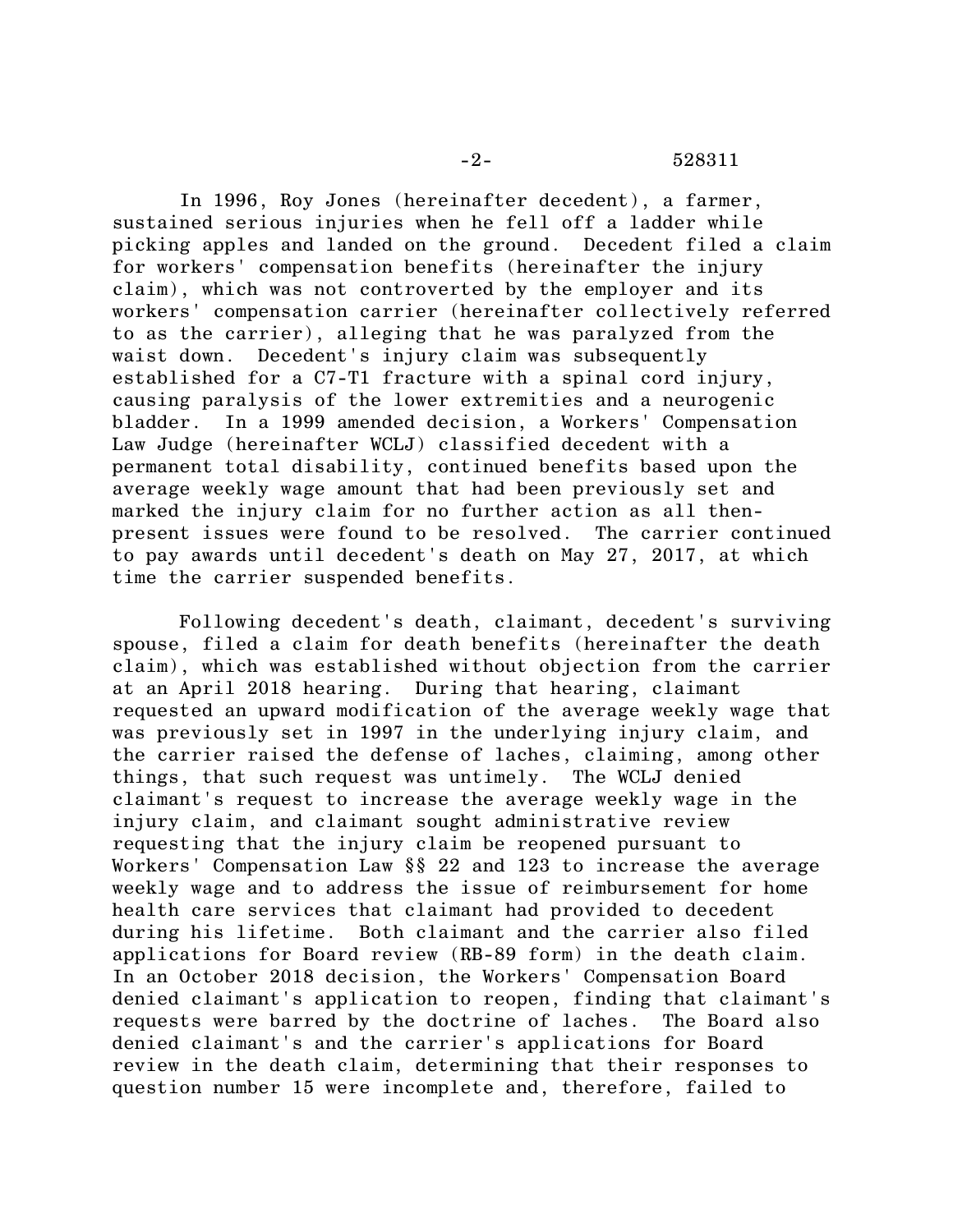comply with the Board's formatting requirements. Claimant appeals, challenging the Board's denial of her request to reopen the injury claim. 1

It is well settled that the Board has continuing power and jurisdiction over each claim, and it may in its discretion modify or change an award "as in its opinion may be just" (Workers' Compensation Law § 123; see Matter of Sanchez v Jacobi Med. Ctr., 182 AD3d 121, , 118 NYS3d 792, 797 [2020]; Matter of Mundy v Verizon N.Y., Inc., 178 AD3d 1178, 1180-1181 [2019]; Matter of Donovan v BOCES Rockland County, 63 AD3d 1310, 1311 [2009]). As relevant here, "upon the application of any party in interest, on the ground of a change in conditions or proof of erroneous wage rate, the Board may at any time review any award, decision or order and, on such review, may make an award ending, diminishing or increasing the compensation previously awarded" (Workers' Compensation Law § 22; see Workers' Compensation Law § 123; Matter of Pace v Concepts in Wood of CNY, Inc., 16 AD3d 804, 804 [2005]). In exercising its discretion to modify a prior award upon an application to reopen (see 12 NYCRR 300.14; Matter of Sinacore v Dreier Structural Steel, Inc., 97 AD2d 659, 659 [1983]), any factual determination with regard thereto will not be disturbed so long as it is supported by substantial record evidence (see Matter of Lanese v Anthem Health Servs., 165 AD3d 1373, 1374 [2018]; Matter of Cuva v State Ins. Fund, 144 AD3d 1362, 1364 [2016]).

Regarding the Board's application of the doctrine of laches to bar the relief sought by claimant, we do not find that such application was proper here. "Laches may apply within the context of a workers' compensation claim when a party is guilty of the failure to assert a right for an unreasonable and unexplained length of time, accompanied by other circumstances causing prejudice to an adverse party" (Matter of Wieneck v

Although claimant also appeals the denial of her application for Board review in the death claim, claimant has failed to raise any issue with respect to the denial in her brief and, accordingly, we deem that portion of her appeal to have been abandoned (see Matter of Jones v Gardner Motors, 45 AD3d 1125, 1125 n [2007]; Matter of Stromski v Jefferson Auto Body, 1 AD3d 643, 644 [2003]).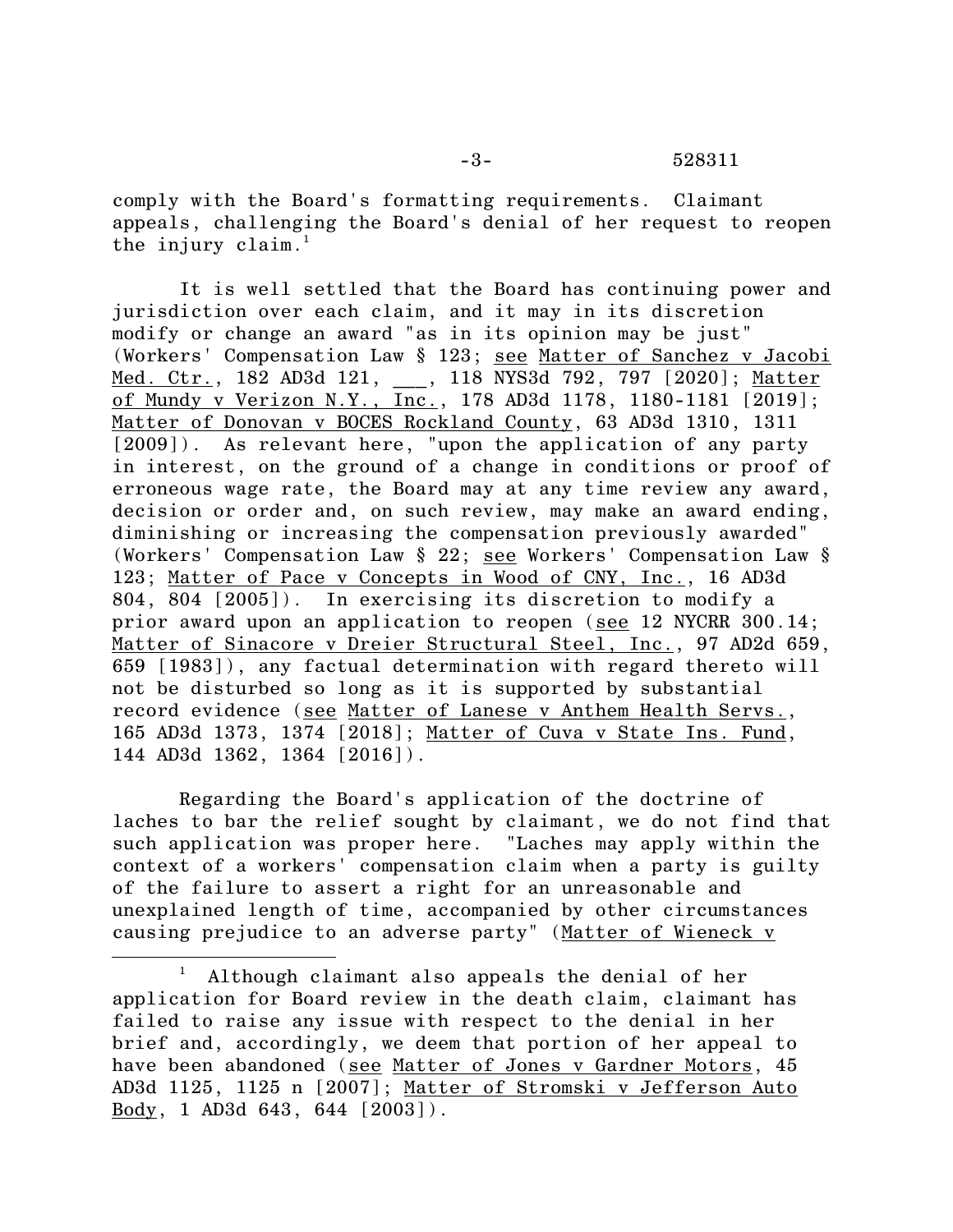Bakery, 103 AD3d 967, 968 [2013] [internal quotation marks, brackets and citations omitted]; see Matter of Sacco v Mast Adv./Publ., 71 AD3d 1304, 1306 [2010]; Matter of Finchum v Colaiacomo, 55 AD3d 1084, 1085 [2008]). The record reflects that after decedent, an immigrant farm worker from Jamaica, was injured, he was represented by counsel in November 1996. That representation, however, was terminated sometime in January or February 1997. As a result, when the average weekly wage was thereafter established in a motion calendar decision, no one appeared on behalf of decedent, there was no direction for the production of a C-240 form (Employer's Statement of Wage Earnings) at that time, and the September 1997 motion calendar decision establishing the average weekly wage appears to not have been sent to the formerly retained counsel in the Board file. Decedent remained unrepresented and in the care of claimant until his death in 2017, after which time claimant retained counsel who promptly raised the issue of the allegedly miscalculated average weekly wage. In our view, especially in light of the seriousness of decedent's injuries and lack of representation during the period of delay, the delay in challenging the average weekly wage was explained and not unreasonable, as claimant's counsel raised the average weekly wage issue with the Board within days of being retained in February 2018. Moreover, notwithstanding the lengthy period of delay in seeking modification of the average weekly wage, it cannot be overlooked that the record indicates that there was submission of conflicting evidence of decedent's wages by the parties in 1996 and that the average weekly wage, therefore, might have been improperly calculated (see Workers' Compensation Law § 22). Indeed, the record demonstrates that both decedent and decedent's employer submitted matching wage information that differed from the amount submitted by the carrier.<sup>2</sup>

<sup>2</sup> We also note that, inasmuch as the limited duration of decedent's employment prior to his injury requires that the average weekly wage be calculated based upon the wages of a similarly employed worker (see Workers' Compensation Law § 14 [2]; Matter of Sacco v Mast Adv./Publ., 71 AD3d at 1367), the Board's finding that the carrier is necessarily prejudiced by its inability to cross-examine decedent due to his passing is misplaced as well as speculative.